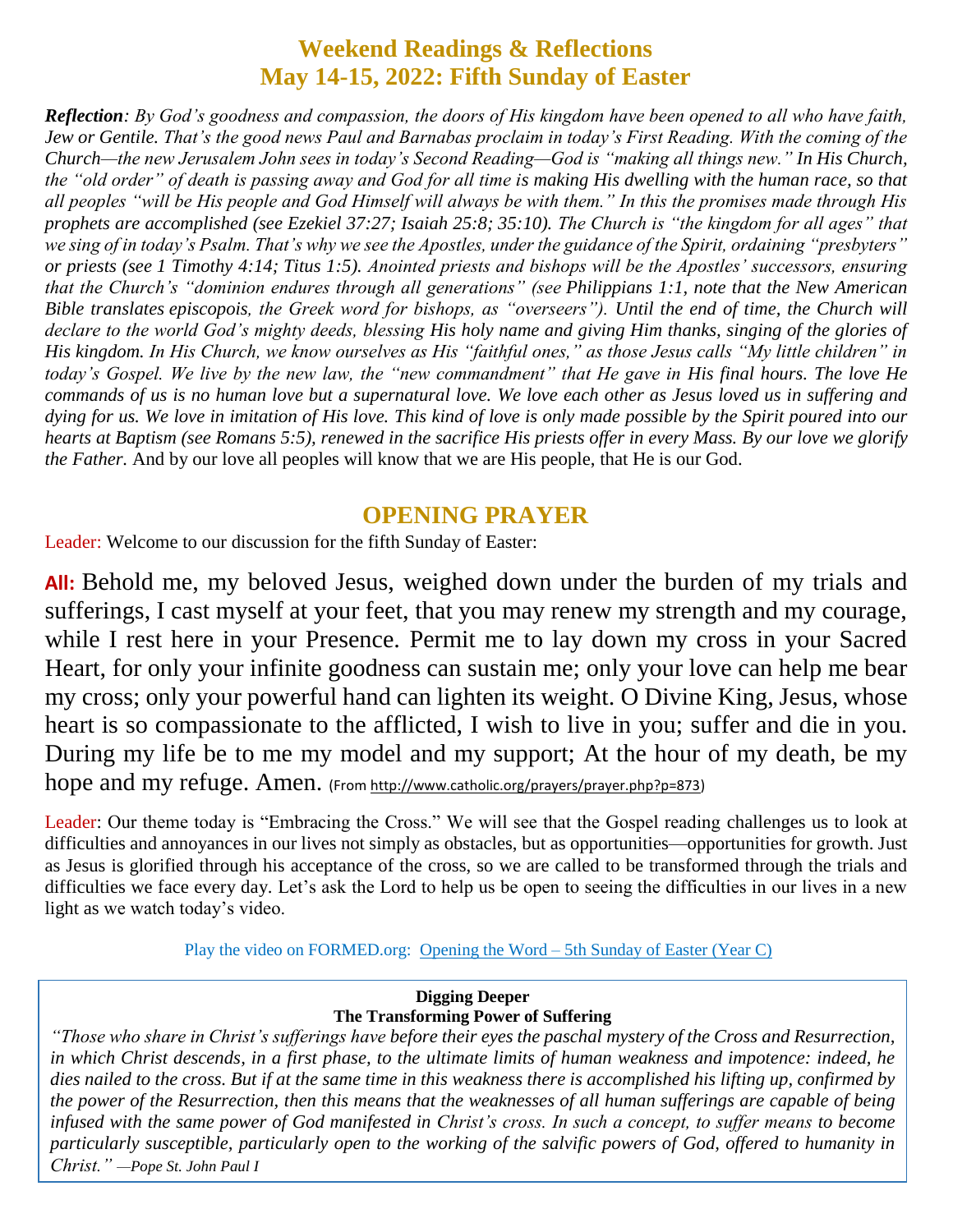## **FIRST READING** ~ Acts 14:21-27 <sup>~</sup>

After Paul and Barnabas had proclaimed the good news to that city and made a considerable number of disciples, they returned to Lystra and to Iconium and to Antioch. They strengthened the spirits of the disciples and exhorted them to persevere in the faith, saying, "It is necessary for us to undergo many hardships to enter the kingdom of God." They appointed elders for them in each church and, with prayer and fasting, commended them to the Lord in whom they had put their faith. Then they traveled through Pisidia and reached Pamphylia. After proclaiming the word at Perga they went down to Attalia. From there they sailed to Antioch, where they had been commended to the grace of God for the work they had now accomplished. And when they arrived, they called the church together and reported what God had done with them and how he had opened the door of faith to the Gentiles.

*Paul and Barnabas traveled great distances, endured resistance and persecution and spent years away from their 'home base' of Antioch. On finishing their 'journey' they returned back through the various towns even those that persecuted them!* 

 *What does this teach you about Paul and Barnabas? What would ʻtheir' missionary journey look like in ʻyour' world, office or workplace?*

*Paul and Barnabas broke centuries old prejudices of considering God only loved ʻthe Jews'. His ʻchosen'.*

*Going to the Gentiles was an enormous change. To put this into context, if a Jew married a Gentile in Jesus' time the Jewish family would conduct a public funeral to say to everyone that you were now ʻdead' to the family. Gentiles were considered ʻintrinsically unclean'. Strict Jews believed they were ʻdefiled' by being with Gentiles.*

 *Which group of people today are considered ʻoutcasts', ʻsinners', beyond God's love? Could you be a missionary to them? What might need to change in you? In the Church?*

#### **SECOND READING** ~ Revelations 21:1-5a ~

Then I, John, saw a new heaven and a new earth. The former heaven and the former earth had passed away, and the sea was no more. I also saw the holy city, a new

Jerusalem, coming down out of heaven from God, prepared as a bride adorned for her husband. I heard a loud voice from the throne saying, "Behold, God's dwelling is with the human race. He will dwell with them and they will be his people and God himself will always be with them as their God. He will wipe every tear from their eyes, and there shall be no more death or mourning, wailing or pain, for the old order has passed away." The One who sat on the throne said, "Behold, I make all things new."

*The Book of Revelation gives us the final seventh vision. Although Jerusalem had been destroyed and Christians were being severely persecuted a vision is seen of what will come true.* 

 *Can you look at the Church today - in its current struggles - and see the bride (church) adorned for her husband (Christ) and God's presence ever- dwelling in the Church in the Eucharist and the Word?*

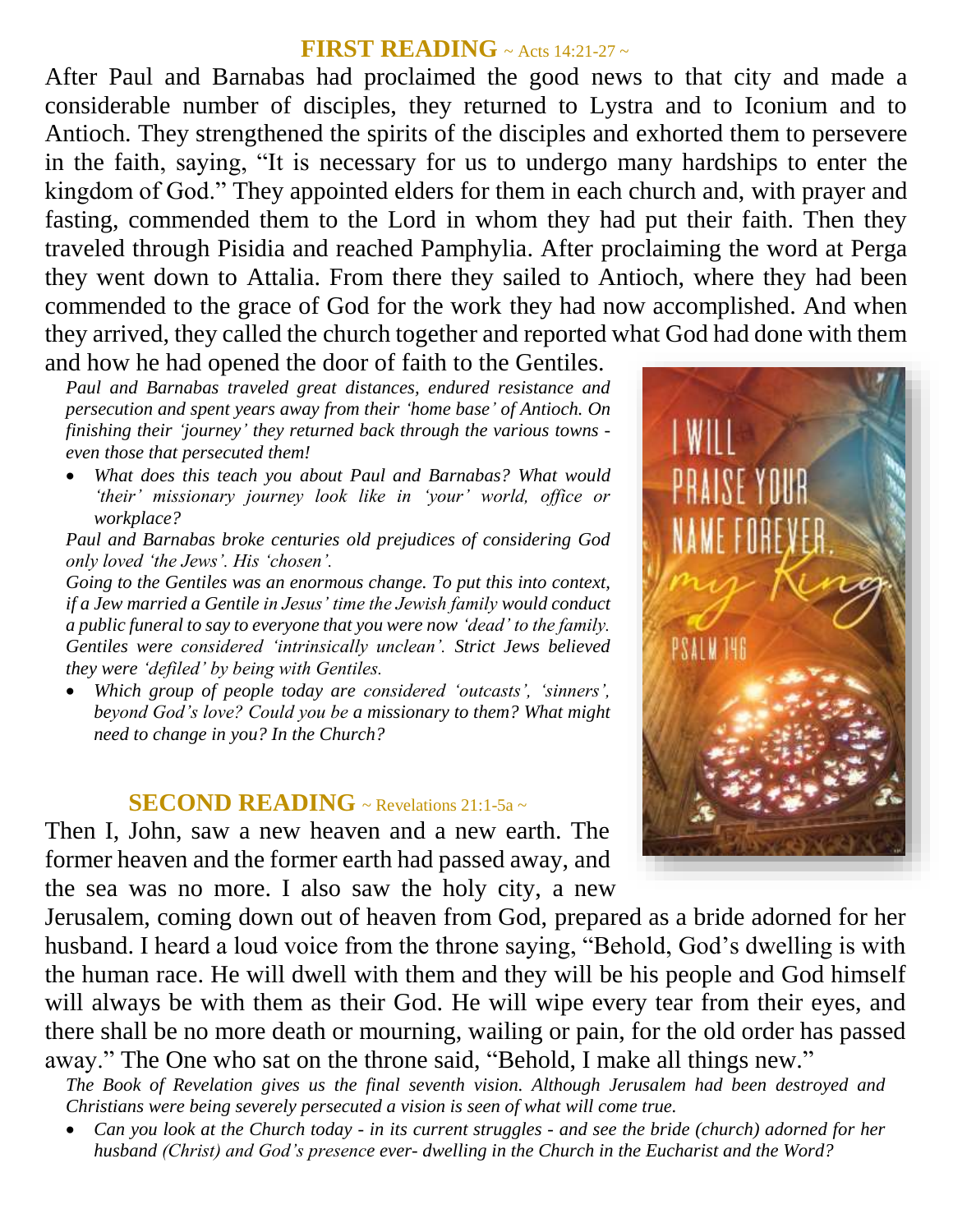#### **GOSPEL** ~ John 13:31-33a, 34-35 <sup>~</sup>

When Judas had left them, Jesus said, "Now is the Son of Man glorified, and God is glorified in him. If God is glorified in him, God will also glorify him in himself, and God will glorify him at once. My children, I will be with you only a little while longer. I give you a new commandment: love one another. As I have loved you, so you also should love one another. This is how all will know that you are my disciples, if you have love for one another."

*In John's gospel the moment of Jesus dying on the cross is not simply a place of suffering. The word Glory is used 5 times in todays gospel. It is Jesus being ʻlifted up' like a winning coach on the shoulders of the winning sports team. It is a moment of victory. Glorious!* 

 *When you look at the cross, do you see only suffering? Can you see why it is also ʻglorious'? Jesus gives a commandment to his disciples which is ʻnew'. While the Old Testament encouraged Jews to ʻlove' their neighbour, it was interpreted within the boundaries of your ʻinner circle' of family. Jesus tells his disciples the love his followers are to show is to be qualitatively different. A self sacrificing love to all like his own love on the cross. A love to ʻoutsiders' not simply ʻinsiders'.*

 *Would people see in your lifestyle and ʻlove'style something different? Can you identify a lived action where you lived and showed Christ recently?*

# **MEDITATION**

How does God reveal his glory to us? During his last supper with his disciples on the eve of his sacrifice on the cross, Jesus speaks of his glory and the glory of his Father. What is this glory? It is the cross which Jesus speaks of here. The cross of Jesus reveals the tremendous love and mercy of God the Father and his beloved Son for the human race. John the Evangelist writes, "For God so loved the world that he gave his onlybegotten Son, that whoever believes in him should not perish but have eternal life" (John 3:16).

There is no greater glory and honor that one can offer than the willing sacrifice of one's life for the sake of another. This is the true nature of love - the total self-giving and free offering of one's life for the good of another. A mother who loves her child will do everything in her power to nurture, protect, and save the life of the child. A soldier devoted to his country's welfare, will endure any hardship and suffering and willingly sacrifice his own life to defend his people. God the Father showed the unfathomable depth of his love and mercy by willingly offering his only begotten Son, the Lord Jesus Christ, as the atoning sacrifice for the sin of the world. To ransom a slave God gave his only Son. That slave is you and me and the whole human race which is bound in sin and death and separation from God.

Paul the Apostle tells us, "For the wages of sin is death, but the free gift of God is eternal life in Christ Jesus our Lord" (Romans 6:23). The Lord Jesus died for our sins to bring us abundant new life in his Spirit and to restore our nature in the true image and likeness of God. The cancer of sin shows us the ugliness of greed, hatred, and envy which